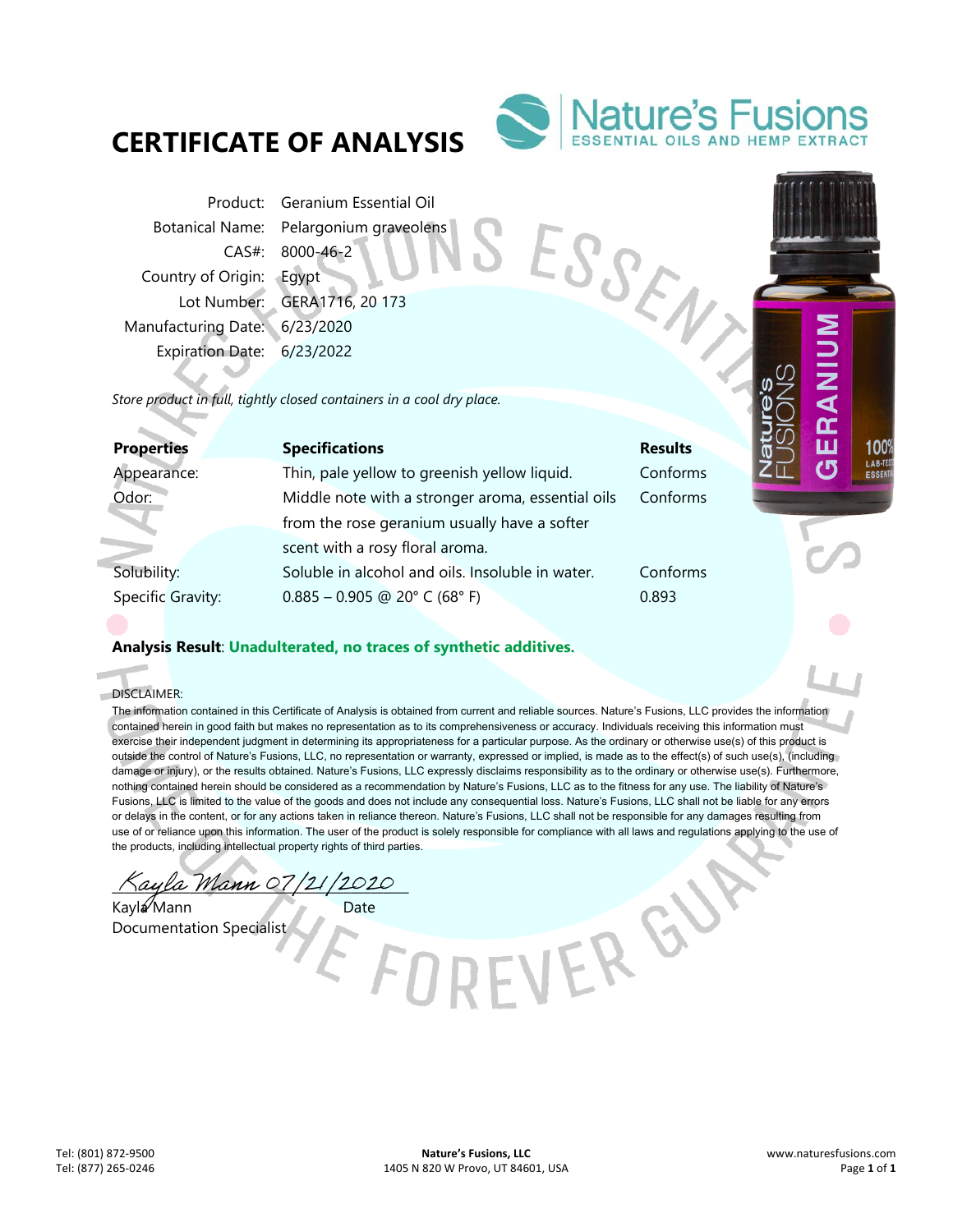



|                                | Product: Geranium Essential Oil        |
|--------------------------------|----------------------------------------|
|                                | Botanical Name: Pelargonium graveolens |
|                                | $CAS#$ : 8000-46-2                     |
| Country of Origin: Eqypt       |                                        |
|                                | Lot Number: GERA1028 19325             |
| Manufacturing Date: 11/21/2019 |                                        |
| Expiration Date: 11/21/2021    |                                        |

*Store in air tight container; in a cool dry area; away from direct sunlight.* 

| <b>Properties</b> | <b>Specifications</b>                             | <b>Results</b> |
|-------------------|---------------------------------------------------|----------------|
| Appearance:       | Thin, pale yellow to greenish yellow liquid.      | Conforms       |
| Odor:             | Middle note with a stronger aroma, essential oils |                |
|                   | from the rose geranium usually have a softer      |                |
|                   | scent with a rosy floral aroma.                   |                |
| Solubility:       | Soluble in alcohol and oils. Insoluble in water.  | Conforms       |
| Specific Gravity: | $0.885 - 0.905$ @ 20° C (68° F)                   | 0.893          |

## **Analysis Result**: **Unadulterated, no traces of synthetic additives.**

### DISCLAIMER:

The information contained in this Certificate of Analysis is obtained from current and reliable sources. Nature's Fusions, LLC provides the information contained herein in good faith but makes no representation as to its comprehensiveness or accuracy. Individuals receiving this information must exercise their independent judgment in determining its appropriateness for a particular purpose. As the ordinary or otherwise use(s) of this product is outside the control of Nature's Fusions, LLC, no representation or warranty, expressed or implied, is made as to the effect(s) of such use(s), (including damage or injury), or the results obtained. Nature's Fusions, LLC expressly disclaims responsibility as to the ordinary or otherwise use(s). Furthermore, nothing contained herein should be considered as a recommendation by Nature's Fusions, LLC as to the fitness for any use. The liability of Nature's Fusions, LLC is limited to the value of the goods and does not include any consequential loss. Nature's Fusions, LLC shall not be liable for any errors or delays in the content, or for any actions taken in reliance thereon. Nature's Fusions, LLC shall not be responsible for any damages resulting from use of or reliance upon this information. The user of the product is solely responsible for compliance with all laws and regulations applying to the use of the products, including intellectual property rights of third parties.

 $\land$ ayla Mann (2/18/2019)

Kayla��lann Date Documentation Specialist